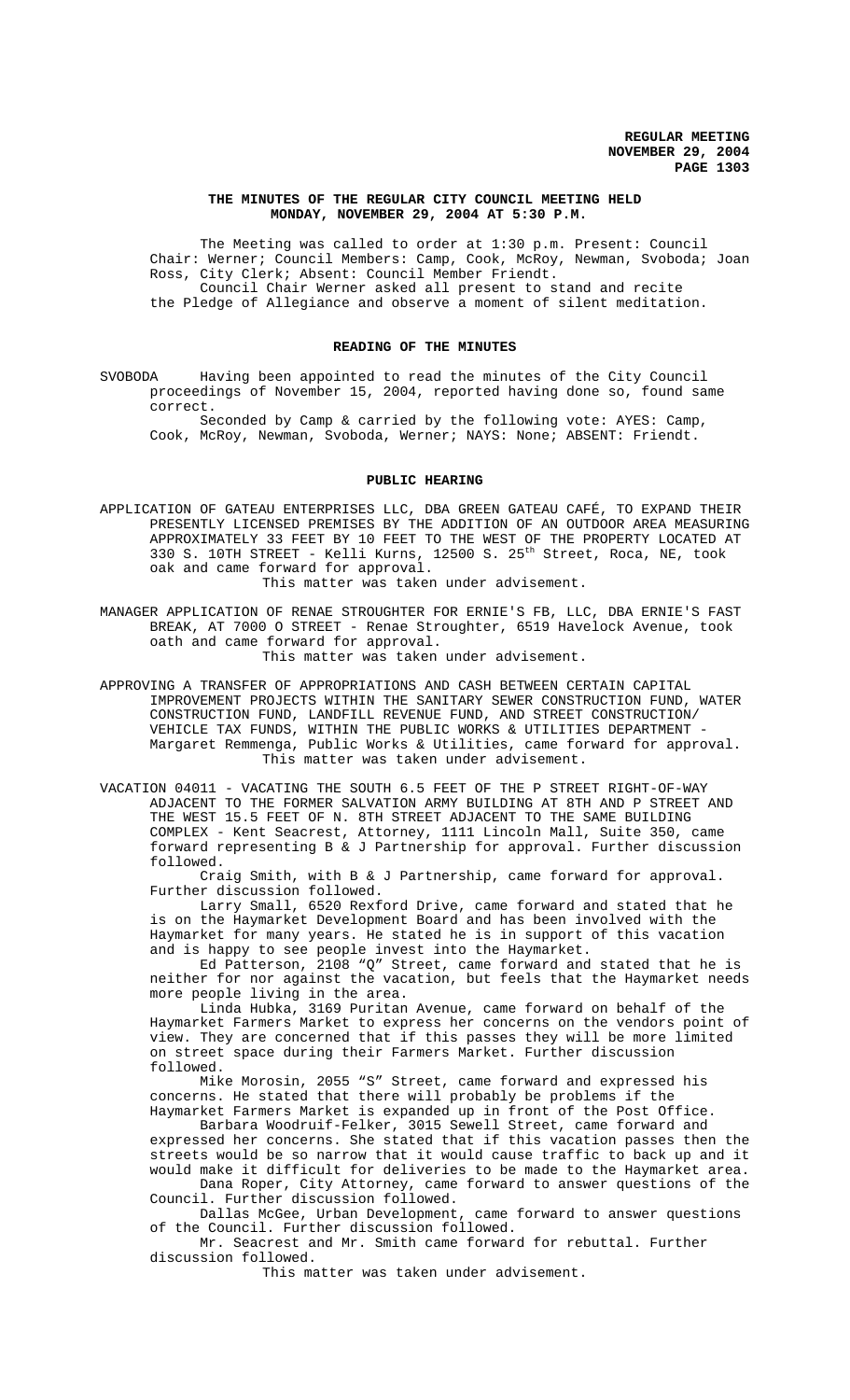HEARING ON D&A PROPERTIES, LLC'S NOTICE OF APPEAL APPEALING FROM THE IMPACT FEE DETERMINATION OF ARTERIAL STREET IMPACT FEES FOR A CHILD CARE FACILITY AT 8310 WENDALL WAY AND REQUESTING A WAIVER OF SAID FEES Michaela Hansen, Public Works & Utilities, came forward to respond to the concerns that Mrs. Robinson had on this matter. This matter was taken under advisement.

HEARING ON BRUBAKER RENTALS' NOTICE OF APPEAL APPEALING FROM THE IMPACT FEE DETERMINATION OF ARTERIAL STREET IMPACT FEES IMPOSED FOR THE MULTI-FAMILY DWELLING LOCATED AT 2300 B STREET AND REQUESTING A WAIVER OF SAID FEES - Jane Brubaker, 2829 N.  $52^{\text{nd}}$  Street, came forward for approval. This matter was taken under advisement.

ASSESSING THE DEMOLITION AND UTILITY ABANDONMENT EXPENSE INCURRED BY THE CITY AGAINST THE PROPERTY COMMONLY KNOWN AS 1819 WASHINGTON STREET - Charles David Heffelbower, 1431 "D" Street, Apt. 4, came forward in opposition of the expenses that were assessed. Further discussion followed. Mike Morosin, 2055 "S" Street, came forward and stated that he was offered the property of 1819 Washington Avenue to move his house onto. He stated that JAVA must have communication problems because they can not offer this property to him because Mr. Heffelbower still owns the property.

Dana Roper, City Attorney, came forward to answer questions of the Council. Further discussion followed.

Mr. Heffelbower came forward for rebuttal. Further discussion followed.

This matter was taken under advisement.

HEARING ON THE LINCOLN ELECTRIC SYSTEM ANNUAL BUDGET FOR 2005 - Terry Bundy, with Lincoln Electric System, came forward for approval of the budget and discussed some relating items. Further discussion followed.

Keith Brown, Chief Financial Officer with LES, came forward for approval of their budget. Further discussion followed.

Craig Groat, 4935 Huntington Avenue, came forward and stated that the capital costs of a single family unit to install electricity run at \$7,021. Further discussion followed.

Ed Patterson, 2103 "Q" Street, came forward and asked the questions regarding the budget.

Mr. Bundy came forward for rebuttal and to address the concerns of Mr. Patterson. Further discussion followed.

This matter was taken under advisement.

COMP. PLAN CONFORMANCE 04008 - APPROVING AND ADOPTING THE ANTELOPE VALLEY REDEVELOPMENT PLAN IN TWO ADJACENT AREAS BEING (1) NORTH OF DOWNTOWN, CONSISTING OF THE NORTH BOTTOMS NEIGHBORHOOD, GENERALLY BOUNDED BY SALT CREEK ON THE NORTH, BY THE BNSF RAILROAD TRACKS ON THE SOUTH, BY ANTELOPE CREEK ON THE EAST AND BY INTERSTATE I-180 ON THE WEST; AND (2) EAST OF DOWNTOWN, INCLUDING ALL OR PORTIONS OF THE CLINTON, MALONE/HAWLEY, DOWNTOWN, NEAR SOUTH AND WOODS PARK NEIGHBORHOODS, GENERALLY BOUNDED BY 17TH STREET ON THE WEST, 27TH STREET ON THE EAST, THE BNSF RAILROAD TRACKS ON THE NORTH, AND D AND E STREETS ON THE SOUTH - Kent Seacrest, Attorney, 1111 Lincoln Mall, Suite 350, and Wynn Hjermstad, with Urban Development Department, came forward and spoke of the key elements of the neighborhood enhancement redevelopment project and of the strategies. Further discussion followed.

Delores Lintel, 5600 Cloudburst Lane, came forward in support. Beth Thacker, 5300 Lowell Avenue, came forward in support. Terry Uland, 4210 S. 37th Street, came forward in support.

Fernando Pages, owner of Brighton Construction Company, came forward in support.

Tim Thietje, 5420 S. 61<sup>st</sup> Street Court, came forward in support. Betsy Kosier, 3401 Grimsby Lane, representing the East Downtown Subcommittee of the Antelope Valley Project and speaking on behalf of that group, came forward in support.

Bob Campbell, 3085 Stratford Avenue, came forward in support. Tom Huston, Attorney, 233 S. 13<sup>th</sup> Street, came forward on behalf of a group from a private sector in support.

Bruce Bohrer, 1135 M Street, Suite 300, with Lincoln Chamber of Commerence, came forward in support.

Barbara Morley, 2108 "Q" Street, came forward and stated that she is neither for nor against this matter, but she does support revitalization. She also stated that she too was offered the property at 1819 Washington Avenue from the Antelope Valley Association to move her

house to. Ed Patterson, 2108 "Q" Street, came forward in opposition. Further discussion followed.

Mike Morosin, 2055 "S" Street, came forward in opposition.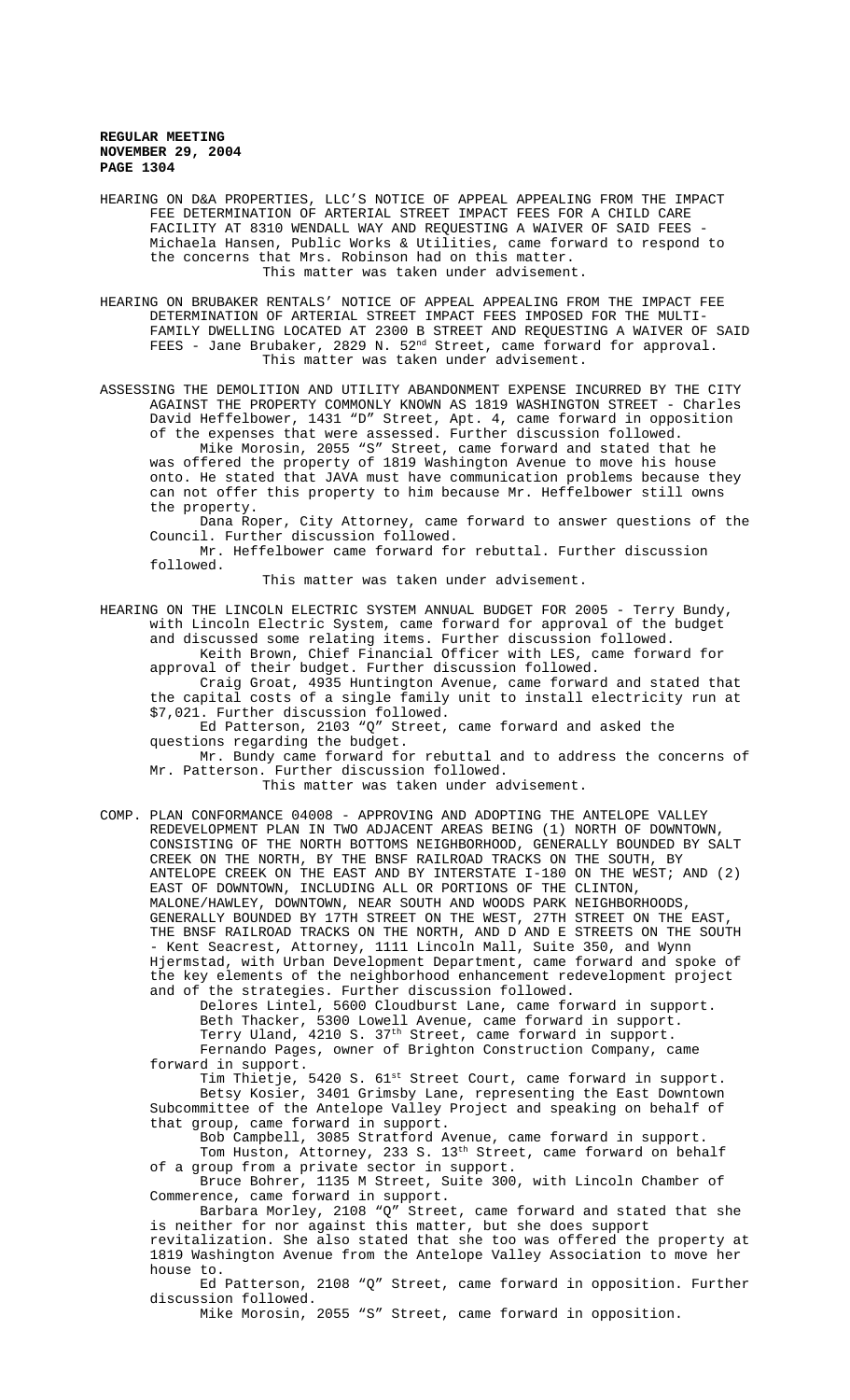Kevin Gilbert, 17707 S. 3rd Street, Martell, NE, came forward in opposition. Further discussion followed. Wynn Hjermstad and Dallas McGee, both of the Urban Development Department, came forward to answer questions of the Council. Further discussion followed.

This matter was taken under advisement.

### **MISCELLANEOUS BUSINESS**

Craig Groat, 4935 Huntington Avenue, came forward and stated that the sidewalks in his neighborhood need to be replaced. He feels that the quality is poor.

This matter was taken under advisement.

Mike Morosin, 2055 "S" Street, came forward and gave the Council a copy of a manuscript.

This matter was taken under advisement.

**\*\* END OF PUBLIC HEARING \*\***

**\*\*TOOK BREAK 9:15 P.M. RECONVENED 9:25 P.M.**

Introduced by Jon Camp

# **COUNCIL ACTION**

#### **LIQUOR RESOLUTIONS**

APPLICATION OF GATEAU ENTERPRISES LLC, DBA GREEN GATEAU CAFÉ, TO EXPAND THEIR PRESENTLY LICENSED PREMISES BY THE ADDITION OF AN OUTDOOR AREA MEASURING APPROXIMATELY 33 FEET BY 10 FEET TO THE WEST OF THE PROPERTY LOCATED AT 330 S. 10TH STREET - CLERK read the following resolution, introduced by Jon Camp, who moved its adoption for approval:<br>A-83089 BE IT RESOLVED by the City Council of the

BE IT RESOLVED by the City Council of the City of Lincoln, Nebraska:

That after hearing duly had as required by law, consideration of the facts of this application, the Nebraska Liquor Control Act, and the pertinent City ordinances, the City Council recommends that the application of Gateau Enterprises LLC dba Green Gateau Cafe to expand its licensed premises by the addition of an area measuring approximately 33 feet by 10 feet to the west of the presently licensed premises located at 330 S. 10th Street, Lincoln, Nebraska, be approved with the condition that the premise complies in every respect with all City and State regulations.

BE IT FURTHER RESOLVED that the City Clerk is directed to transmit a copy of this resolution to the Nebraska Liquor Control Commission.

Introduced by Jon Camp Seconded by Svoboda & carried by the following vote: AYES: Camp, McRoy, Newman, Svoboda, Werner; NAYS: None; ABSENT: Cook, Friendt.

MANAGER APPLICATION OF RENAE STROUGHTER FOR ERNIE'S FB, LLC, DBA ERNIE'S FAST BREAK, AT 7000 O STREET - CLERK read the following resolution, introduced by Jon Camp, who moved its adoption for approval:

A-83090 WHEREAS, Ernie's FB, LLC, dba Ernie's Fast Break, located at 7000

"O" Street, Lincoln, Nebraska has been approved for a Retail Class "B" liquor license, and now requests that Renae Stroughter be named manager; WHEREAS, Renae Stroughter appears to be a fit and proper person to manage said business.

NOW, THEREFORE, BE IT RESOLVED by the City Council of the City of Lincoln, Nebraska:

That after hearing duly had as required by law, consideration of the facts of this application, the Nebraska Liquor Control Act, and the pertinent City ordinances, the City Council recommends that Renae Stroughter be approved as manager of this business for said licensee. The City Clerk is directed to transmit a copy of this resolution to the Nebraska Liquor Control Commission.

Seconded by Svoboda & carried by the following vote: AYES: Camp, Cook, McRoy, Newman, Svoboda, Werner; NAYS: None; ABSENT: Friendt.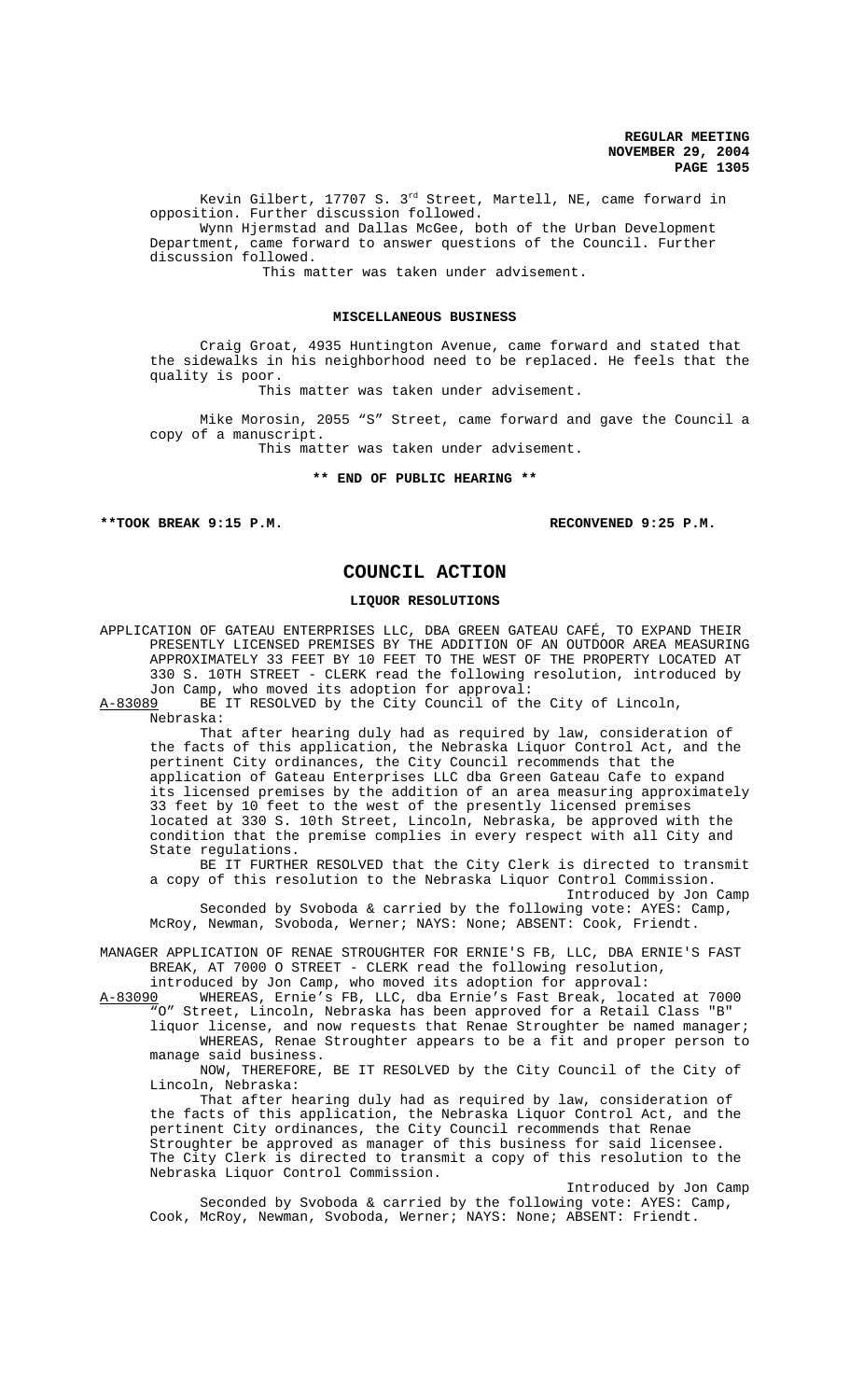# **ORDINANCES - 2ND READING**

APPROVING A TRANSFER OF APPROPRIATIONS AND CASH BETWEEN CERTAIN CAPITAL IMPROVEMENT PROJECTS WITHIN THE SANITARY SEWER CONSTRUCTION FUND, WATER CONSTRUCTION FUND, LANDFILL REVENUE FUND, AND STREET CONSTRUCTION/ VEHICLE TAX FUNDS, WITHIN THE PUBLIC WORKS & UTILITIES DEPARTMENT - CLERK read an ordinance, introduced by Ken Svoboda, vacating the south 6.5 feet of P Street right-of-way adjacent to the former Salvation Army building at 8<sup>th</sup> and P Streets and the west 15.5 feet of N. 8<sup>th</sup> Street adjacent to the same building complex, and retaining title thereto in the City of Lincoln, Lancaster County, Nebraska, the second time.

VACATION 04011 - VACATING THE SOUTH 6.5 FEET OF THE P STREET RIGHT-OF-WAY ADJACENT TO THE FORMER SALVATION ARMY BUILDING AT 8TH AND P STREET AND THE WEST 15.5 FEET OF N. 8TH STREET ADJACENT TO THE SAME BUILDING COMPLEX - CLERK read an ordinance, introduced by Ken Svoboda, approving the transfer of unspent and unencumbered appropriations and cash (if any) between certain capital improvement projects within the Sanitary Sewer Construction Fund, Water Construction Fund, Landfill Revenue Fund, and Street Construction/Vehicle Tax Funds, within the Public Works & Utilities Department, the second time.

#### **RESOLUTIONS**

HEARING ON D&A PROPERTIES, LLC'S NOTICE OF APPEAL APPEALING FROM THE IMPACT FEE DETERMINATION OF ARTERIAL STREET IMPACT FEES FOR A CHILD CARE FACILITY AT 8310 WENDALL WAY AND REQUESTING A WAIVER OF SAID FEES CLERK read the following resolution, introduced by Patte Newman, who moved its adoption for denial:<br>A-83091 WHEREAS, D&A Properties,

WHEREAS, D&A Properties, LLC, hereinafter Appellant, is constructing a child daycare building located at 8310 Wendall Way; and WHEREAS, said building contains 8,800 sq. ft. of gross floor area

as defined in Lincoln Municipal Code § 27.82.040; and WHEREAS, the Impact Fee Administrator calculated the arterial street impact fees for this use based upon the gross floor area using the arterial street impact fee schedule beginning January 1, 2004 for daycare center (\$2,702 per 1,000 sq. ft.); and

WHEREAS, the Appellant filed its notice of appeal appealing the impact fee determination and requesting that the arterial street impact fees be waived or reduced as Appellant's use will be a valuable economic development for the City which will be lost as the cost of paying the impact fees will over-extend the financial abilities of the Appellant and that strict application of the impact fee ordinance's calculations under these circumstances work an unjust and undue burden on the Appellant; and

WHEREAS, the City Council finds that the impact fee was correctly calculated and that there are no unusual circumstances of the development which demonstrate that the application of the fee to the development would be unfair or unjust as the requested waiver or reduction based upon economic hardship does not meet any of the stipulations or conditions required for reduction in or exemption from arterial street impact fees.

NOW, THEREFORE, BE IT RESOLVED by the City Council of the City of Lincoln, Nebraska:

That the impact fee notice of appeal filed by D&A Properties, LLC on September 30, 2004 is hereby denied for the following reasons:

1. The impact fee ordinance requires the arterial street impact fee to be calculated based upon the gross floor area of the building. 2. Appellant's argument is no different than other users could make.

3. The arterial street impact fee schedule is based upon the ITE traffic generation manual. In the manual the most common characterization for uses is based upon gross floor area. The daycare center trip rate has been calculated based upon 61 traffic count studies nationwide for daycare center uses and accurately reflects the impact of the Appellant's proposed use.

4. The requested exemption does not meet any of the stipulations or conditions required for reduction or exemption from arterial street impact fees.

Introduced by Patte Newman Seconded by Cook & carried by the following vote: AYES: Camp, Cook, McRoy, Newman, Svoboda, Werner; NAYS: None; ABSENT: Friendt.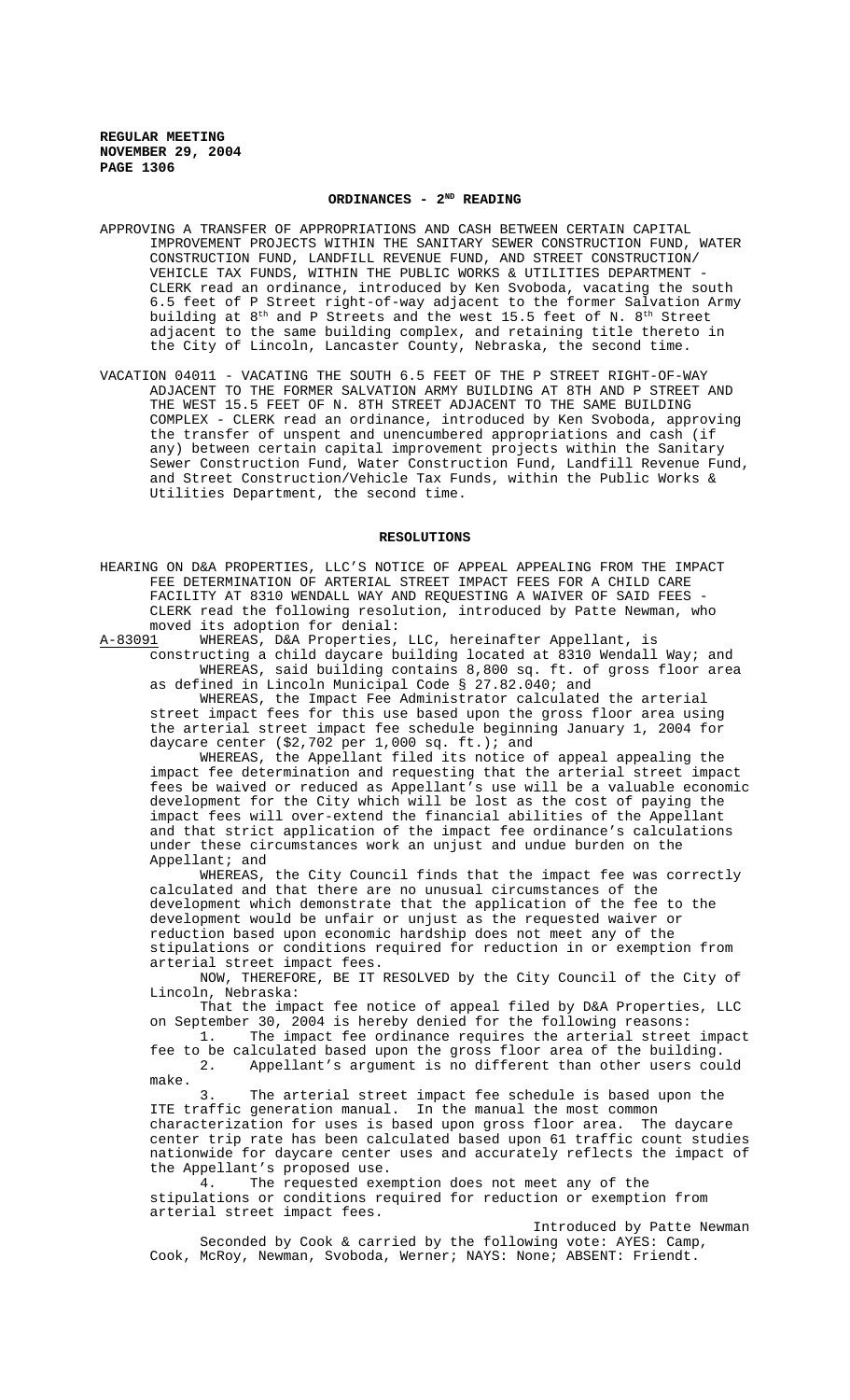HEARING ON BRUBAKER RENTALS' NOTICE OF APPEAL APPEALING FROM THE IMPACT FEE DETERMINATION OF ARTERIAL STREET IMPACT FEES IMPOSED FOR THE MULTI-FAMILY DWELLING LOCATED AT 2300 B STREET AND REQUESTING A WAIVER OF SAID FEES - CLERK read the following resolution, introduced by Patte Newman, who moved its adoption for denial:

A-83092 WHEREAS, Charles Brubaker dba Brubaker Rentals, hereinafter Appellant, is converting a building located at 2300 B Street from an apartment house with three dwellings into an apartment house with four dwellings; and

WHEREAS, when said building was purchased by Appellant in 1960 it contained four dwellings but was downsized in 1963 into three dwelling and has remained as an apartment house with three dwellings since 1963; and

WHEREAS, the Impact Fee Administrator calculated the arterial street impact fees for this use based upon the net increase in dwellings from three dwellings to four dwellings using the Arterial Street Impact Fee Schedule beginning January 1, 2004 for multi-family (\$903.00 per dwelling); and

WHEREAS, the Appellant filed its Notice of Appeal appealing the impact fee determination and requesting that the arterial street impact fees be waived or reduced as Appellant previously used the building as an apartment house with four dwelling units and received no reimbursement for downsizing the apartment house into three dwelling units in 1963 and that strict application of the impact fee ordinance's calculations under these circumstances work an unjust and undue burden on the Appellant; and

WHEREAS, the City Council finds that the impact fee was correctly calculated and that there are no unusual circumstances of the development which demonstrate that the application of the fee to the development would be unfair or unjust as the requested waiver or reduction based upon the prior use of the property from 1960 through 1963 as a multi-family dwelling with four dwellings does not meet any of the stipulations or conditions required for reduction in or exemption from arterial street impact fees.

NOW, THEREFORE, BE IT RESOLVED by the City Council of the City of Lincoln, Nebraska:

That the impact fee notice of appeal filed by Charles Brubaker dba Brubaker Rentals on October 8, 2004 is hereby denied for the following reasons:

1. The impact fee ordinance requires the arterial street impact fee for this building to be calculated based upon the net increase in the number of dwellings from three dwellings to four dwellings. 2. The requested exemption does not meet any of the

stipulations or conditions required for reduction or exemption from arterial street impact fees.

Introduced by Patte Newman Seconded by Cook & carried by the following vote: AYES: Cook, McRoy, Newman, Svoboda, Werner; NAYS: Camp; ABSENT: Friendt.

ASSESSING THE DEMOLITION AND UTILITY ABANDONMENT EXPENSE INCURRED BY THE CITY AGAINST THE PROPERTY COMMONLY KNOWN AS 1819 WASHINGTON STREET - CLERK read the following resolution, introduced by Patte Newman, who moved its adoption:

Seconded by Svoboda & **LOST** by the following vote: AYES: None; NAYS: Camp, Cook, McRoy, Newman, Svoboda, Werner; ABSENT: Friendt. The resolution, having **LOST**, was assigned the File **#38-4492** & was placed on file in the Office of the City Clerk.

- HEARING ON THE LINCOLN ELECTRIC SYSTEM ANNUAL BUDGET FOR 2005 PRIOR to reading: Confirmed Action Date of 12/13/04.
- COMP. PLAN CONFORMANCE 04008 APPROVING AND ADOPTING THE ANTELOPE VALLEY REDEVELOPMENT PLAN IN TWO ADJACENT AREAS BEING (1) NORTH OF DOWNTOWN, CONSISTING OF THE NORTH BOTTOMS NEIGHBORHOOD, GENERALLY BOUNDED BY SALT CREEK ON THE NORTH, BY THE BNSF RAILROAD TRACKS ON THE SOUTH, BY ANTELOPE CREEK ON THE EAST AND BY INTERSTATE I-180 ON THE WEST; AND (2) EAST OF DOWNTOWN, INCLUDING ALL OR PORTIONS OF THE CLINTON, MALONE/HAWLEY, DOWNTOWN, NEAR SOUTH AND WOODS PARK NEIGHBORHOODS, GENERALLY BOUNDED BY 17TH STREET ON THE WEST, 27TH STREET ON THE EAST, THE BNSF RAILROAD TRACKS ON THE NORTH, AND D AND E STREETS ON THE SOUTH - PRIOR to reading:
- COOK Moved MTA#1, Paragraph 1 in the following manner: On page 6, line 8, after the word "Lincoln" insert the following language: , with the following modifications: 1. The boundaries of the East Downtown area of the Antelope Valley Area are modified to exclude the block from O to P Streets, 16<sup>th</sup> to 17<sup>th</sup> Streets, from the Plan.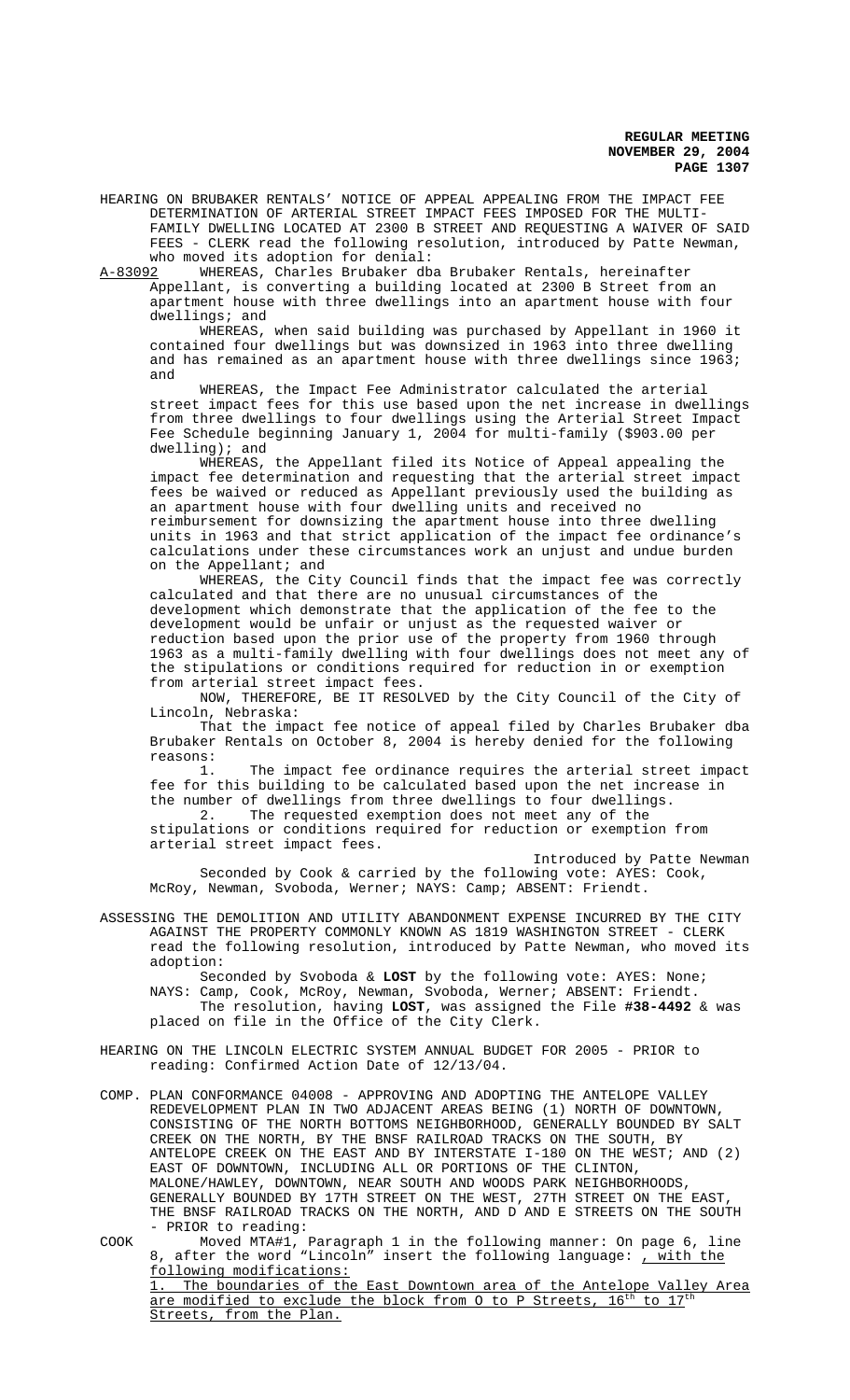Seconded by Svoboda & carried by the following vote: AYES: Camp, Cook, McRoy, Newman, Svoboda; NAYS: Werner; ABSENT: Friendt. CAMP Moved MTA#2, Paragraph 2 in the following manner: On page 6, line 8, after the new inserted paragraph 1, the following language as paragraph 2:<br>2. All references in the Plan to changing P Street or Q Street to two-way streets are revised to retain P Street and Q Street as one-way streets. Seconded by Newman & carried by the following vote: AYES: Camp, Cook, Newman, Svoboda; NAYS: McRoy, Werner; ABSENT: Friendt.<br>SVOBODA Moved to adopt the resolution as amended. Moved to adopt the resolution as amended. Seconded by Cook & carried by the following vote: AYES: Camp, Cook, McRoy, Newman, Svoboda, Werner; NAYS: None; ABSENT: Friendt. CLERK Read the following resolution, introduced by Ken Svoboda, who moved its adoption: A-83093 WHEREAS, the City's Urban Development Department has prepared the Antelope Valley Redevelopment Plan and the area identified in the plan for community redevelopment in general is depicted on the attached map "Antelope Valley Area" and includes: First, the area generally bounded by 17th Street on the west to 22nd Street on the east, and from "K" Street on the south to "S" Street on the north, sometimes referred to in the plan as the East Downtown and "O" Street Corridor area, which also includes the east entryway into Downtown Lincoln along the "O" Street Corridor from 17th Street to 27th Street; and Second, the balance of the area depicted in the map generally bounded in the segment north of the BNSF Railroad corridor by Interstate I-180 on the west and the new waterway on the east, and the BNSF Railroad on the south to Salt Creek on the north; generally bounded in the segment south of the BNSF Railroad corridor by 17th Street and the University of Nebraska n Lincoln on the west to 26th Street from the BNSF Railroad to N Street and then to 28th Street from N Street to Capitol Parkway on the east, and the BNSF Railroad on the north to E Street from 17th Street to 23rd Street and then to D Street between 23rd Street to Capitol Parkway on the south. This balance of the area depicted in the map is sometimes referred to in the plan as the "Neighborhoods" and includes all or parts of seven residential neighborhoods: North Bottoms, Clinton, Malone/Hawley, Woods Park, Near South and Downtown; and

WHEREAS, the City Council after consideration of the Antelope Valley Redevelopment Area Blight and Substandard Determination Study, determined that the area was blighted and substandard, declaring the same as both substandard and blighted on July 21, 2003 and directing the City's Department of Urban Development to proceed with the preparation of a redevelopment plan and associated projects; and

WHEREAS, the City Council adopted the 2025 Lincoln-Lancaster County Comprehensive Plan which incorporated the components of the Antelope Valley Major Investment Study: Amended Draft Single Package, City of Lincoln; May 1998, Updated November 1998 as a subarea plan of the Comprehensive Plan on May 28, 2002. Subarea plans offer greater details about the intended future of an area of the community including land uses, infrastructure requirements, and development policies and standards; and

WHEREAS, the Antelope Valley Redevelopment Plan identifies the following objectives which are consistent with the subarea plan of the 2025 Comprehensive Plan:

1. Support the development and conservation of livable neighborhoods;

2. Strengthen Downtown Lincoln and the University of Nebraska; 3. Provide direction for shaping infill development in East Downtown and the surrounding residential Neighborhoods; and

4. Leverage the public's large investment in the flood control and transportation improvements of the Antelope Valley Projects; and

WHEREAS, the Director of Urban Development has filed with the City Clerk the Antelope Valley Redevelopment Plan providing for undertakings in furtherance of the Plan as specified therein and authorized by the Nebraska Community Development Law, said plan is attached hereto and marked Attachment "A" and made a part hereof by reference. The Director of Urban Development has reviewed said plan and has found that the plan meets the conditions set forth in Neb. Rev. Stat. § 18-2113 (Reissue 1997 as amended); and

WHEREAS, on October 15, 2004 notice of public hearing was mailed, postage prepaid, to the president or chairperson of the governing body of each county, school district, community college, educational service unit, and natural resource district in which the real property subject to such plan is located and whose property tax receipts would be directly affected and to all registered neighborhood associations located in whole or in part within one mile radius of the area to be redeveloped setting forth the time, date, place, and purpose, of the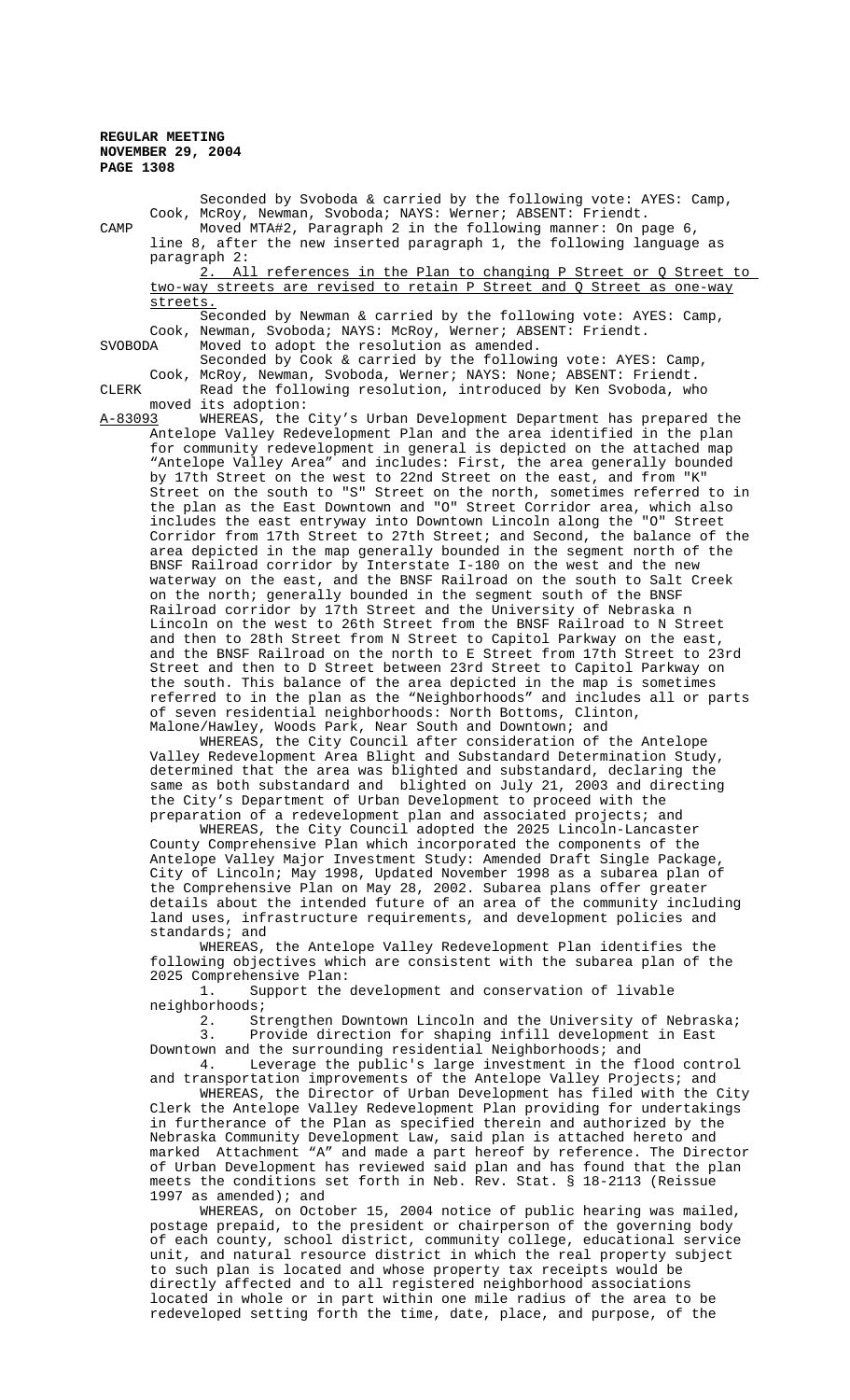public hearing to be held on October 27, 2004 before the Lincoln City - Lancaster County Planning Commission regarding the Antelope Valley Redevelopment Plan, a copy of said notice and list of said registered neighborhood associations having been attached hereto as Attachment "B" and "C" respectively; and

WHEREAS, said proposed Antelope Valley Redevelopment Plan has been submitted to the Lincoln-Lancaster County Planning Commission for review and recommendation, and said Planning Commission on October 27, 2004 found the plan to be in conformance with the Comprehensive Plan and recommended approval thereof; and

WHEREAS, on November 12, 2004 a notice of public hearing was mailed, postage prepaid, to the foregoing governing bodies and registered neighborhood associations setting forth the time, date, place, and purpose of the public hearing before the City Council to be held on November 29, 2004 regarding the proposed Antelope Valley Redevelopment Plan, a copy of said notice having been attached hereto as Attachment "D"; and

WHEREAS, on November 5, 2004 and November 12, 2004 a notice of public hearing was published in the Lincoln Journal Star newspaper, setting forth the time, date, place, and purpose of the public hearing to be held on November 29, 2004 regarding the proposed Antelope Valley Redevelopment Plan, a copy of such notice having been attached hereto and marked as Attachment "E"; and

WHEREAS, on November 29, 2004 in the City Council Chambers of the County City Building, 555 South 10th Street, Lincoln, Nebraska, the City Council held a public hearing relating to the proposed Antelope Valley Redevelopment Plan and all interested parties were afforded at such public hearing a reasonable opportunity to express their views respecting said proposed plan; and

WHEREAS, the City Council has duly considered all statements made and materials submitted relating to said proposed Antelope Valley Redevelopment Plan.

NOW, THEREFORE, IT IS FOUND AND DETERMINED by the City Council of the City of Lincoln, Nebraska as follows:

1. That the Antelope Valley Redevelopment Plan is described in sufficient detail and is designed with the general purpose of accomplishing a coordinated, adjusted, and harmonious development of the City which will promote general health, safety, and welfare, sound design and arrangement, the wise and efficient expenditure of public funds, and the prevention of the reoccurrence of unsanitary or unsafe dwelling accommodations or conditions of blight.<br>2. That the Antelope Valley Redevelopme

That the Antelope Valley Redevelopment Plan is feasible and in conformity with the general plan for the development of the City of Lincoln as a whole and said plan is in conformity with the legislative declarations, and the determinations set forth in the Community Development Law.

3. That such substandard and blighted conditions are beyond remedy and control solely by regulatory process and the exercise of police power and cannot be dealt with effectively by the ordinary operations or private enterprise without the aids provided by the Community Development law, specifically including Tax Increment Financing. The elimination of said substandard and blighted conditions under the authority of the Community Development Law is found to be a public purpose and in the public interest.

4. That the acquisitions by the City of real property, if any, as set forth in the Plan are necessary for implementation of said Projects and their purposes under the provisions of the Community Development Law. In addition, in connection with the Vine Street Redevelopment Project (Redevelopment Project A): 23rd to 24th Streets, "U" to Vine Streets--New Affordable Housing/First Time Homebuyer Project, the following property is hereby authorized for acquisition, including by condemnation, if necessary: Lots A, B, and C, Kelley's Subdivision, Lincoln, Lancaster County Nebraska; and Lots 4, 5, and 6, Block 3, Hawley's Addition, Lincoln, Lancaster County Nebraska.

5. That for projects utilizing funds authorized in Section 18-2147 of the Community Development Law, (a) the redevelopment activities provided for in the plan would not be economically feasible without the use of tax-increment financing, (b) the redevelopment activities would not occur in the community redevelopment area without the use of tax-increment financing, and (c) the costs and benefits of the redevelopment activities, including costs and benefits to other affected political subdivisions, the economy of the community, and the demand for public and private services have been analyzed by the governing body and have been found to be in the long-term best interest of the community impacted by the redevelopment activities all as more specifically set forth in the Plan as Redevelopment Activities and Estimated Expenditures.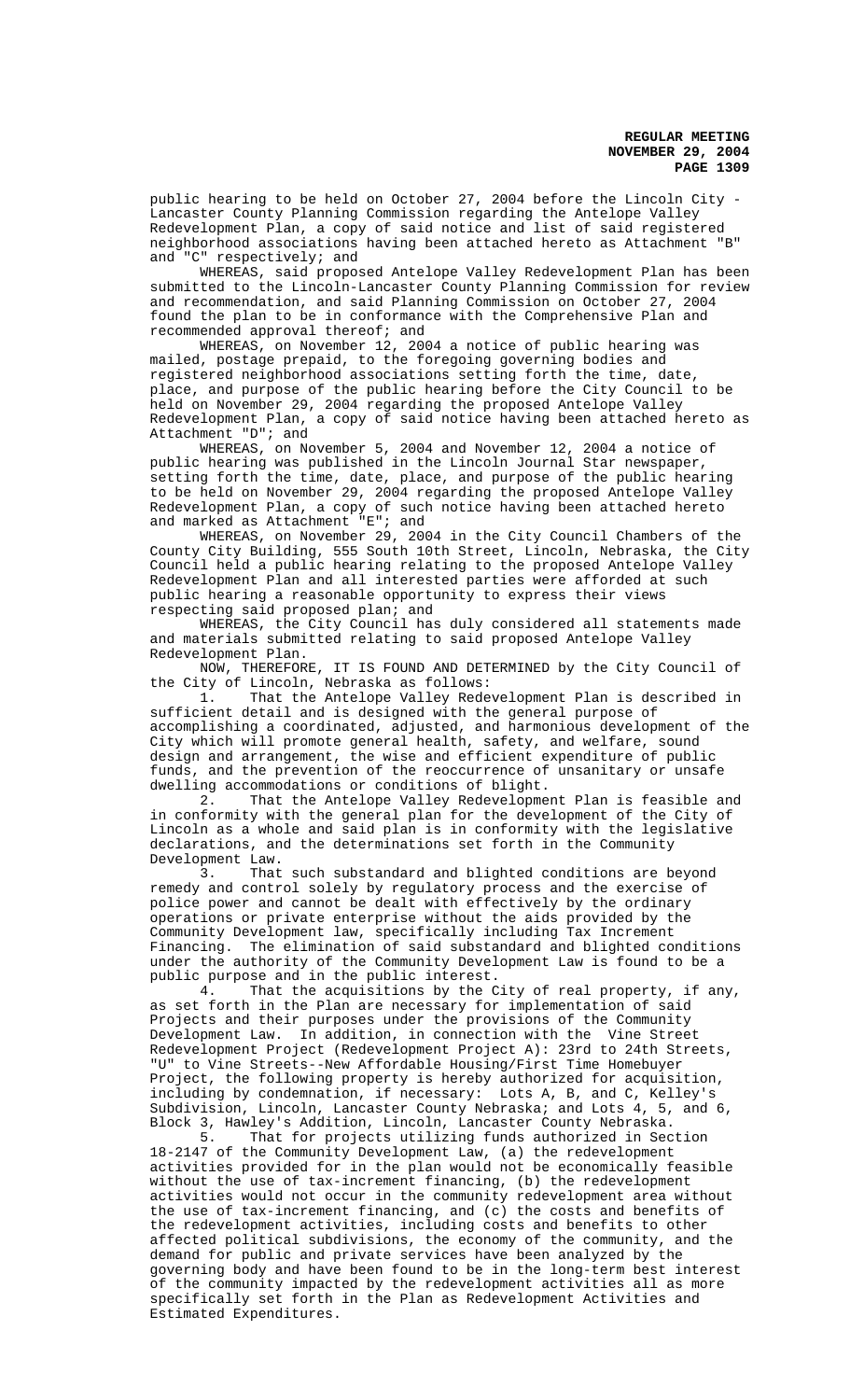> BE IT RESOLVED by the City Council of the City of Lincoln, Nebraska:

That pursuant to the provisions of the Nebraska Community Development Law and in light of the foregoing findings and determinations, the Antelope Valley Redevelopment Plan attached hereto as Attachment "A" is hereby accepted and approved by the City Council as the governing body for the City of Lincoln, with the following modifications:

1. The boundaries of the East Downtown area of the Antelope Valley Area are modified to exclude the block from 0 to P Streets, 16<sup>th</sup> to 17<sup>th</sup> Streets, from the Plan.

2. All references in the Plan to changing P Street or Q Street to two-way streets are revised to retain P Street and Q Street as one-way streets.

BE IT FURTHER RESOLVED that the Urban Development Director or his authorized representative is hereby authorized and directed to take all steps necessary to implement the provisions of said Antelope Valley Redevelopment Plan.

Introduced by Ken Svoboda Seconded by Cook & carried by the following vote: AYES: Camp, Cook, Friendt, McRoy, Newman, Svoboda, Werner; NAYS: None.

SPECIAL PERMIT 1384E - APPLICATION OF MICHAEL AND CHRISENDA SMITH TO AMEND MARINA BAY COMMUNITY UNIT PLAN TO REDUCE THE REAR YARD SETBACK FROM 22.5 FEET TO 19 FEET TO ALLOW AN ENCLOSED PATIO AT 633 MARINA BAY PLACE -CLERK read the following resolution, introduced by Ken Svoboda, who moved its adoption:

A-83094 WHEREAS, Michael and Chrisenda Smith have submitted an application designated as Special Permit No. 1384E for authority to amend Marina Bay Community Unit Plan to reduce the rear yard setback from 22.5 feet to 19 feet to allow an enclosed patio at 633 Marina Bay Place, and legally described to wit:

Lot 1, Block 1, Marina Bay Addition, Lincoln,

Lancaster County, Nebraska;

WHEREAS, the real property adjacent to the area included within the site plan for this reduction to the rear yard will not be adversely affected; and

WHEREAS, said site plan together with the terms and conditions hereinafter set forth are consistent with the intent and purpose of Title 27 of the Lincoln Municipal Code to promote the public health, safety, and general welfare.

NOW, THEREFORE, BE IT RESOLVED by the City Council of the City of Lincoln, Nebraska:

That the application of Michael and Chrisenda Smith, hereinafter referred to as "Permittee", to amend Marina Bay Community Unit Plan to reduce the rear yard setback from 22.5 feet to 19 feet, on the property legally described above, be and the same is hereby granted under the provisions of Section 27.63.320 and Chapter 27.65 of the Lincoln Municipal Code upon condition that construction and operation of said enclosed patio within the community unit plan be in strict compliance with said application, the site plan, and the following additional express terms, conditions, and requirements:

1. This permit approves a reduction in the rear yard setback for an enclosed patio as shown on the approved site plan.

Introduced by Ken Svoboda Seconded by Cook & carried by the following vote: AYES: Camp, Cook, McRoy, Newman, Svoboda, Werner; NAYS: None; ABSENT: Friendt.

### SETTING THE HEARING DATE OF MONDAY, DECEMBER 13, 2004 AT 1:30 PM FOR APPLICATION OF ALLEY INC DBA THE ALLEY FOR A CLASS C LIQUOR LICENSE LOCATED AT 1031 "M" STREET - CLERK read the following resolution, introduced by Jon Camp, who moved its adoption:

A-83097 BE IT RESOLVED by the City Council, of the City of Lincoln, that a hearing date is hereby set for Monday, December 13, 2004, at 1:30 p.m. or as soon thereafter as possible in the City Council Chambers, County-City Building, 555 S. 10<sup>th</sup> St, Lincoln, NE, for the Application of Alley Inc dba The Alley for a Class C Liquor License located at 1031 "M" Street.

If the Police Dept. is unable to complete the investigation by said time, a new hearing date will be set.

Introduced by Jon Camp Seconded by Svoboda & carried by the following vote: AYES: Camp, Cook, McRoy, Newman, Svoboda, Werner; NAYS: None; ABSENT: Friendt.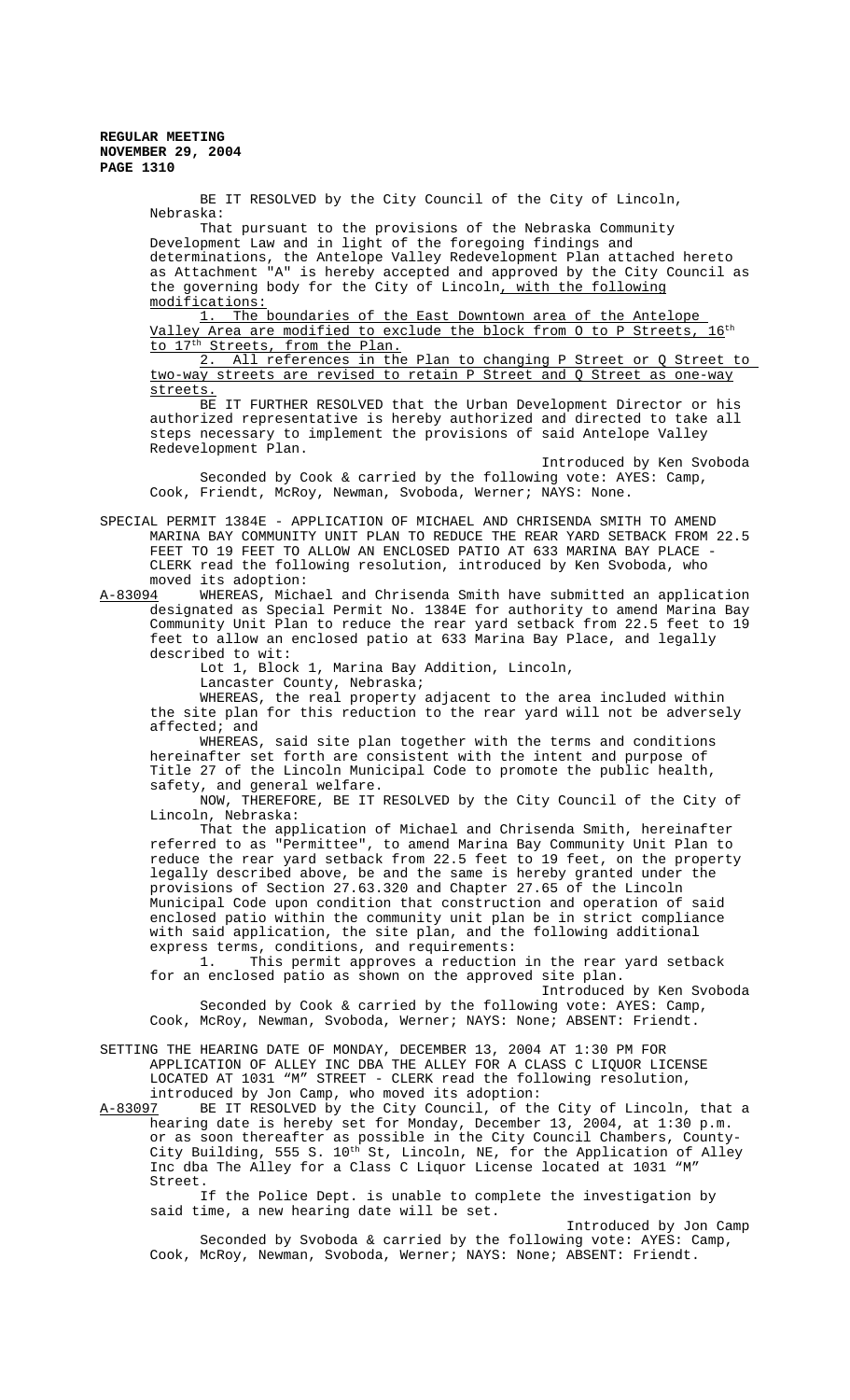Introduced by Jon Camp

SETTING THE HEARING DATE OF MONDAY, DECEMBER 13, 2004 AT 1:30 PM FOR A MANAGER APPLICATION FOR PAUL R. TUTTLE OF BWITCHED TWO INC DBA BISON WITCHES BAR & DELI LOCATED AT 1320 P STREET - CLERK read the following resolution, introduced by Jon Camp, who moved its adoption:

A-83098 BE IT RESOLVED by the City Council, of the City of Lincoln, that a hearing date is hereby set for Monday, December 13, 2004, at 1:30 p.m. or as soon thereafter as possible in the City Council Chambers, County-City Building, 555 S.  $10^{\text{th}}$  Street, Lincoln, NE, for the Application of Paul R. Tuttle for Bwitched Two Inc dba Bison Witches Bar & Deli located at 1320 "P" Street.

If the Police Dept. is unable to complete the investigation by said time, a new hearing date will be set.

Introduced by Jon Camp Seconded by Svoboda & carried by the following vote: AYES: Camp, Cook, McRoy, Newman, Svoboda, Werner; NAYS: None; ABSENT: Friendt

SETTING THE HEARING DATE OF MONDAY, DECEMBER 13, 2004 AT 1:30 PM FOR APPLICATION OF A & R FOOD COMPANY DBA EL SITIO FOR A CLASS I LIQUOR LICENSE LOCATED AT 2785 S  $17<sup>TH</sup>$  STREET - CLERK read the following resolution, introduced by Jon Camp, who moved its adoption:

A-83099 BE IT RESOLVED by the City Council, of the City of Lincoln, that a hearing date is hereby set for Monday, December 13, 2004, at 1:30 p.m. or as soon thereafter a possible in the City Council Chambers, County-City Building, 555 S.  $10^{\bar{t}h}$  Street, Lincoln, NE, for the Application of A & G Food Company dba El Sitio for a Class I Liquor License located at  $2785$  S.  $17<sup>th</sup>$  Street.

Seconded by Svoboda & carried by the following vote: AYES: Camp, Cook, McRoy, Newman, Svoboda, Werner; NAYS: None; ABSENT: Friendt.

REQUEST OF PUBLIC WORKS TO SET A PUBLIC HEARING DATE OF MONDAY, DECEMBER 20, 2004, AT 1:30 P.M. AND PLACE ON THE FORMAL CITY COUNCIL AGENDA THE

FOLLOWING:<br>04-211

04-211 TO PROVIDE AUTHORITY TO CREATE A 6-INCH WATER MAIN IN SOUTH 14TH STREET, GARFIELD TO SUMNER AND ASSESS THE COSTS THEREOF AGAINST THE BENEFITTED PROPERTIES.

## **PETITIONS & COMMUNICATIONS**

THE FOLLOWING WERE REFERRED TO THE PLANNING DEPARTMENT: Change of Zone 04070 - Application submitted by Joe Hausmann, from AG Agricultural District to R-3 Residential District, on property located at SW 40<sup>th</sup> Street and West A Street. Change of Zone 04076 - Application submitted by Pages LLC, for a landmark designation, on property located at 1941 K Street. Change of Zone 04078 - Application submitted by the Rape/Spouse Abuse Crisis Center, for a landmark designation, on property located at 2541 N Street. Special Permit 04061 - Application submitted by Sandstone Construction LLC, for an early childhood care facility, on property located at 2605 Fairfield Street. Special Permit 04062 - Application submitted by Rape/Spouse Abuse Crisis Center, for non-profit office use, on property located at 2541 N Street. Special Permit 04063 - Application submitted by Pages LLC, for office and residential use, on property located at 1941 K Street. Special Permit 04064 - Application submitted by Chipotle Mexican Grill, for the authority to sell alcoholic beverages for consumption on the premises, on property located at S. 29<sup>th</sup> Street and Pine Lake Road. Special Permit 04065 - Application submitted by Roger Patton, for the authority to sell alcoholic beverages for consumption on the premises, on property located at 4680 Leighton Avenue.

REPORT OF UNL MICROBIOLOGIST FOR WATER TESTING FOR THE MONTH OF OCTOBER, 2004 - CLERK presented said report which was placed on file in the Office of the City Clerk. **(35-01)**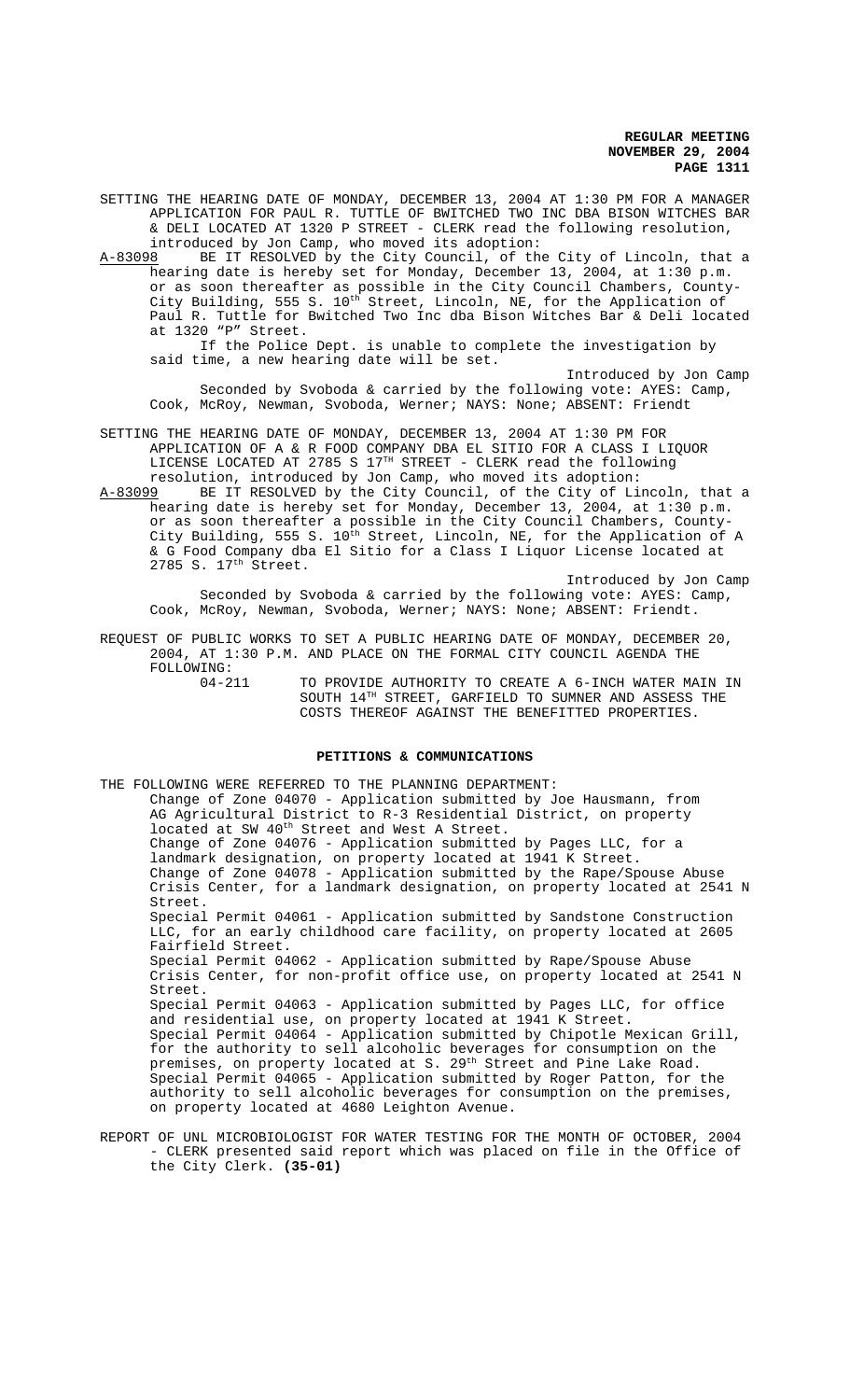#### **REPORTS OF CITY OFFICERS**

CLERK'S LETTER AND MAYOR'S APPROVAL OF ORDINANCES AND RESOLUTIONS PASSED BY THE CITY COUNCIL ON NOVEMBER 15, 2004 - CLERK presented said report which was placed on file in the Office of the City Clerk. **(27-1)**

REPORT FROM CITY TREASURER OF CITY CASH ON HAND AT THE CLOSE OF BUSINESS OCTOBER 29, 2004 - CLERK presented said report which was placed on file in the Office of the City Clerk. **(5-21)**

INVESTMENT OF FUNDS FOR THE WEEK OF NOVEMBER 1 THRU NOVEMBER 12, 2004 - CLERK read the following resolution, introduced by Jon Camp, who moved its

adoption:<br>A-83095 BE BE IT HEREBY RESOLVED BY THE CITY COUNCIL of the City of Lincoln, Nebraska:

That the attached list of investments be confirmed and approved, and the City Treasurer is hereby directed to hold said investments until maturity unless otherwise directed by the City Council.

Introduced by Jon Camp Seconded by Svoboda & carried by the following vote: AYES: Camp, Cook, McRoy, Newman, Svoboda, Werner; NAYS: None; ABSENT: Friendt.

INVESTMENT OF FUNDS FOR THE WEEK OF NOVEMBER 15 THRU NOVEMBER 19, 2004 - CLERK read the following resolution, introduced by Jon Camp, who moved its

adoption:<br><u>A-83096</u> BE BE IT HEREBY RESOLVED BY THE CITY COUNCIL of the City of Lincoln, Nebraska:

That the attached list of investments be confirmed and approved, and the City Treasurer is hereby directed to hold said investments until maturity unless otherwise directed by the City Council.

Introduced by Jon Camp Seconded by Svoboda & carried by the following vote: AYES: Camp, Cook, McRoy, Newman, Svoboda, Werner; NAYS: None; ABSENT: Friendt.

REPORT FROM THE CITY TREASURER OF FRANCHISE TAX FROM AQUILA FOR THE MONTH OF OCTOBER, 2004 - CLERK presented said report which was placed on file in the Office of the City Clerk. **(16-1)**

### ORDINANCES - 1<sup>st</sup> READING & ASSOCIATED RESOLUTIONS

(Resolutions listed hereunder advance to Public Hearing on 12/6/04)

- APPROVING THREE FIVE-YEAR/5,000 HOUR LEASE AGREEMENTS BETWEEN THE CITY AND WASHINGTON COUNTY BANK FOR THREE ARTICULATED FOUR-WHEEL DRIVE WHEEL LOADERS FOR USE BY THE PUBLIC WORKS & UTILITIES STREET MAINTENANCE OPERATIONS IN CONSTRUCTION, MAINTENANCE, AND SNOW REMOVAL PROJECTS - CLERK read an ordinance, introduced by Jon Camp, accepting and approving three five-year/5,000 lease agreements between the City of Lincoln, Nebraska and Washington County Bank for three four-wheel drive articulated wheel loaders for use by the Department of Public Works & Utilities, the first time.
- APPROVING A SUBLEASE AGREEMENT BETWEEN THE CITY OF LINCOLN AND DYNAMIC EDUCATIONAL SYSTEMS, INC. FOR PROVIDING JOB TRAINING AND EMPLOYMENT SERVICES UNDER THE WORKFORCE INVESTMENT ACT - CLERK read an ordinance, introduced by Jon Camp, accepting and approving a Sublease Agreement between the City of Lincoln and Dynamic Educational Systems, Inc. For a lease of space at 1010 N Street, Lincoln, Lancaster County, Nebraska for a term of November 1, 2004 through October 31, 2005 whereby the City of Lincoln is subleasing space to Dynamic Educational Systems, Inc. At the One Stop Career Center for providing job training and employment services under the Workforce Investment Act, the first time.
- COZ 04071 AMENDING TITLE 27 OF THE LINCOLN MUNICIPAL CODE TO REMOVE THE CONDITION THAT THE MAXIMUM LOT COVERAGE FOR CHURCHES SHALL NOT EXCEED 15% OF THE LOT AREA IN THE R-1 THROUGH R-7 RESIDENTIAL DISTRICTS EXCEPT BY SPECIAL PERMIT - CLERK read an ordinance, introduced by Jon Camp, amending Title 27 of the Lincoln Municipal Code by amending Sections 27.11.030, 27.11.040, 27.13.030, 27.13.040, 27.15.030, 27.15.040, 27.17.040, 27.19.030, 27.19.040, 27.21.030, 27.21.040, 27.23.030, and 27.23.040 to remove the condition that maximum lot coverage for churches shall not exceed 15% of the lot area in the R-1 through R-7 Residential Districts except by special permit, repealing Section 27.63.520 which allows a church to increase said maximum lot coverage by special permit; and repealing Sections 27.11.030, 27.11.040, 27.13.030, 27.13.040, 27.15.030, 27.15.040, 27.17.030, 27.17.040, 27.19.030, 27.19.040, 27.21.030, 27.21.040, 27.23.030, and 27.23.040 of the Lincoln Municipal Code as hitherto existing, the first time.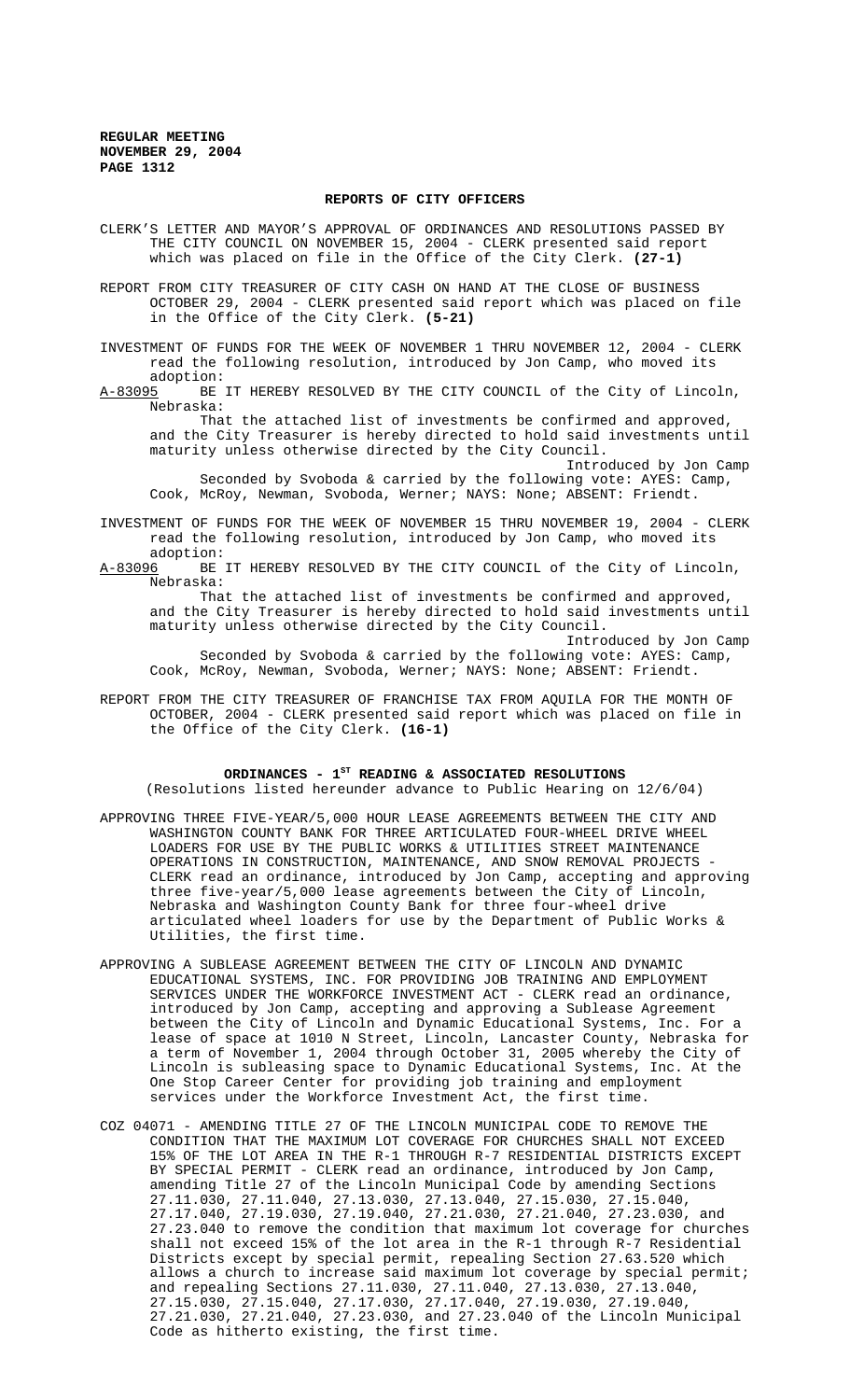- CHANGE OF ZONE 04073 APPLICATION OF WHITEHEAD OIL COMPANY FOR A CHANGE OF ZONE FROM P PUBLIC USE TO I-1 INDUSTRIAL ON PROPERTY GENERALLY LOCATED NORTHWEST OF THE INTERSECTION OF NORTH 33RD STREET AND SUPERIOR STREET - CLERK read an ordinance, introduced by Jon Camp, amending the Lincoln Zoning District Maps attached to and made a part of Title 27 of the Lincoln Municipal Code, as provided by Section 27.05.020 of the Lincoln Municipal Code, by changing the boundaries of the districts established and shown thereon, the first time.
- AMENDING CHAPTER 2.78 OF THE LINCOLN MUNICIPAL CODE TO AMEND MANAGEMENT COMPENSATION PLAN ESTABLISHED, MANAGEMENT COMPENSATION PLAN ANNUAL LEAVE, COMPENSATION PLAN VARIABLE MERIT PAY PLAN DSS & "M" PAY RANGES, AND MANAGEMENT COMPENSATION PLAN SICK LEAVE IN CONJUNCTION WITH THE PAY PLAN FOR EMPLOYEES WHOSE CLASSIFICATIONS ARE ASSIGNED TO PAY RANGES PREFIXED BY THE LETTER "M" - CLERK read an ordinance, introduced by Jon Camp, amending Chapter 2.78 of the Lincoln Municipal Code relating to the Management Compensation Plan by amending Section 2.78.010 to add employees with a pay range prefixed by the letter "M" to be compensated under such plan; amending Section 2.78.020 to establish annual leave under the management compensation plan for employees with a pay range prefixed by the letter "M" and providing for vacation payout upon separation from city service; adding a new section numbered 2.78.025 to establish a variable merit pay plan for employees in classifications prefixed by the letters "DSS" and "M"; amending Section 2.78.030 to establish sick leave under the management compensation plan for employees with a pay range prefixed by the letter "M"; and repealing Sections 2.78.010, 2.78.020, and 2.78.030 of the Lincoln Municipal Code as hitherto existing, the first time.
- AMENDING CHAPTER 2.76 OF THE LINCOLN MUNICIPAL CODE TO DELETE REFERENCES AND PROVISIONS RELATING TO PAY RANGES PREFIXED BY THE LETTER "M" AND TO ADD LEAVE OF ABSENCE WITHOUT PAY PROVISIONS RELATING TO A REGULAR, CLASSIFIED EMPLOYEE WHO LEAVES HIS OR HER POSITION TO ACCEPT APPOINTMENT TO A POSITION WITH A PAY RANGE PREFIXED BY "DSS" AND THE STATUS OF THAT EMPLOYEE SHOULD HE OR SHE RETURN TO THE CLASSIFIED SERVICE - CLERK read an ordinance, introduced by Jon Camp, amending Chapter 2.76 of the Lincoln Municipal Code relating to the City's Personnel System by amending Sections 2.76.155, 2.76.160, and 2.76.395 to delete references and provisions relating to pay ranges prefixed by the letter "M"; amending Section 2.76.400 to add leave of absence without pay provisions relating to a regular, classified employee who leaves his or her position to accept appointment to a position with a pay range prefixed by "DSS" and the status of the employee should he or she return to the classified service; and repealing Sections 2.76.155, 2.76.160, 2.76.395, and 2.76.400 of the Lincoln Municipal Code as hitherto existing, the first time.
- AMENDING THE PAY SCHEDULE FOR THE EMPLOYEE GROUP WHOSE CLASSIFICATIONS ARE ASSIGNED TO THE PAY RANGE PREFIXED BY THE LETTER "M" TO ADJUST THE SCHEDULES OF ANNUAL, MONTHLY, BIWEEKLY AND HOURLY PAY RANGE EQUIVALENTS - CLERK read an ordinance, introduced by Jon Camp, adopting pay schedules of pay ranges for employees of the City of Lincoln, Nebraska whose classifications are assigned to pay ranges prefixed by the letter "M"; and repealing Ordinance No. 18418, passed by the City Council on August 9, 2004, the first time.

### ORDINANCES - 3<sup>RD</sup> READING

VACATION NO. 03023 - VACATING THE NORTH 10 FEET OF Q STREET RIGHT-OF-WAY ADJACENT TO LOTS 7, 8, AND 9, BLOCK 30, ORIGINAL PLAT OF LINCOLN, GENERALLY LOCATED AT 8TH AND Q STREETS - PRIOR to reading: MCROY Moved to place the item on pending for 1 week. Seconded by Svoboda & carried by the following vote: AYES: Camp, Cook, McRoy, Newman, Svoboda, Werner; NAYS: None; ABSENT: Friendt.

AMENDING ORDINANCE 18287 TO CORRECT THE LEGAL DESCRIPTION FOR CHANGE OF ZONE 3425 FROM P PUBLIC USE TO O-3 OFFICE PARK ON PROPERTY GENERALLY LOCATED ADJACENT TO THE HIGHLANDS GOLF COURSE AT N.W. 12TH STREET, NORTH OF W. HIGHLANDS BLVD.(IN CONNECTION W/04-206) - CLERK Read an ordinance, introduced by Patte Newman, amending the Lincoln Zoning District Maps attached to and made a part of Title 27 of the Lincoln Municipal Code, as provided by Section 27.05.020 of the Lincoln Municipal Code, by changing the boundaries of the districts established and shown thereon, the third time.